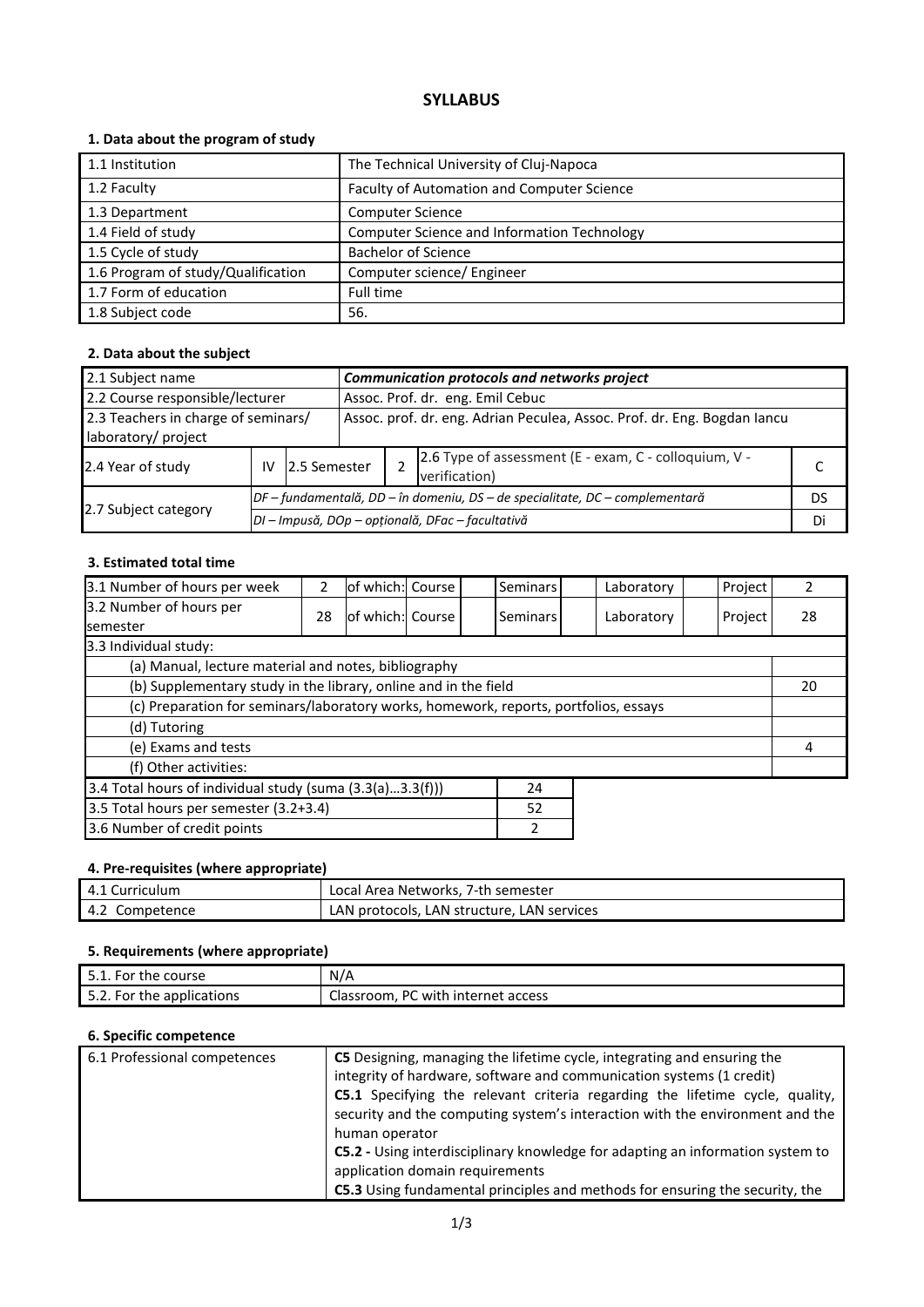|                       | safety and ease of exploitation of the computing systems<br>C5.4 - Adequate utilization of quality, safety and security standards in<br>information processing<br>C5.5 Creating a project including the problem's identification and analysis, its<br>design and development, also proving an understanding of the basic quality<br>requirements |
|-----------------------|--------------------------------------------------------------------------------------------------------------------------------------------------------------------------------------------------------------------------------------------------------------------------------------------------------------------------------------------------|
| 6.2 Cross competences | CT2 Identifying, describing and conducting processes in the projects<br>management field, assuming different roles inside the team and clearly and<br>concisely describing, verbally or in writing, in Romanian and in an international<br>language, the results from the activity field. (1 credit)                                             |

#### **7. Discipline objective (as results from the** *key competences gained***)**

| 7.1 General objective   | Teamwork, working with partial and contradicting specifications |
|-------------------------|-----------------------------------------------------------------|
| 7.2 Specific objectives | A team of 3-4 students can design a medium size LAN             |

### **8. Contents**

| 8.1 Lectures                                                      |       | Teaching methods                            | <b>Notes</b> |  |
|-------------------------------------------------------------------|-------|---------------------------------------------|--------------|--|
|                                                                   |       |                                             |              |  |
| Bibliography                                                      |       |                                             |              |  |
|                                                                   |       |                                             |              |  |
| 8.2 Applications - Seminars/Laboratory/Project                    | Hours | Teaching methods                            | <b>Notes</b> |  |
| Introduction, team setup, project requirements and specifications | 4     |                                             |              |  |
| Project design stage 1                                            | 4     |                                             |              |  |
| Project design stage 2                                            |       | Brief presentation of                       |              |  |
| Project design stage 3                                            |       | possible solutions<br>Refinement of project |              |  |
| Project documentation 1                                           |       | specifications                              |              |  |
| Project documentation 2                                           | 4     |                                             |              |  |
| Project presentation and colloquium                               |       |                                             |              |  |
| Bibliography                                                      |       |                                             |              |  |
| Packet Tracer user manual                                         |       |                                             |              |  |
| OpNet user Manual                                                 |       |                                             |              |  |

3. Equipment data sheet available on Internet, specific to each equipment selected by students

*\* Se vor preciza, după caz: tematica seminariilor, lucrările de laborator, tematica și etapele proiectului.*

# **9. Bridging course contents with the expectations of the representatives of the community, professional associations and employers in the field**

Project content is kept state of the art by using latest devices available on the market.

### **10. Evaluation**

| Activity type                    | Assessment criteria                    | Assessment methods                                                                               | Weight in the final<br>grade |
|----------------------------------|----------------------------------------|--------------------------------------------------------------------------------------------------|------------------------------|
| Course                           |                                        |                                                                                                  |                              |
| Seminar                          |                                        |                                                                                                  |                              |
| Laboratory                       |                                        |                                                                                                  |                              |
| Project                          | Submitted project fulfils requirements | Each project is evaluated<br>individually,<br>Intermediate steps<br>conformance and dead<br>line | 80%<br>20%                   |
|                                  |                                        | projects submitted on-line<br>by e-mail                                                          |                              |
| Minimum standard of performance: |                                        |                                                                                                  |                              |

Students can select proper networking devices to fulfil design specifications. Students can configure equipment in a Packet Tracer simulation to fulfil specific functions.